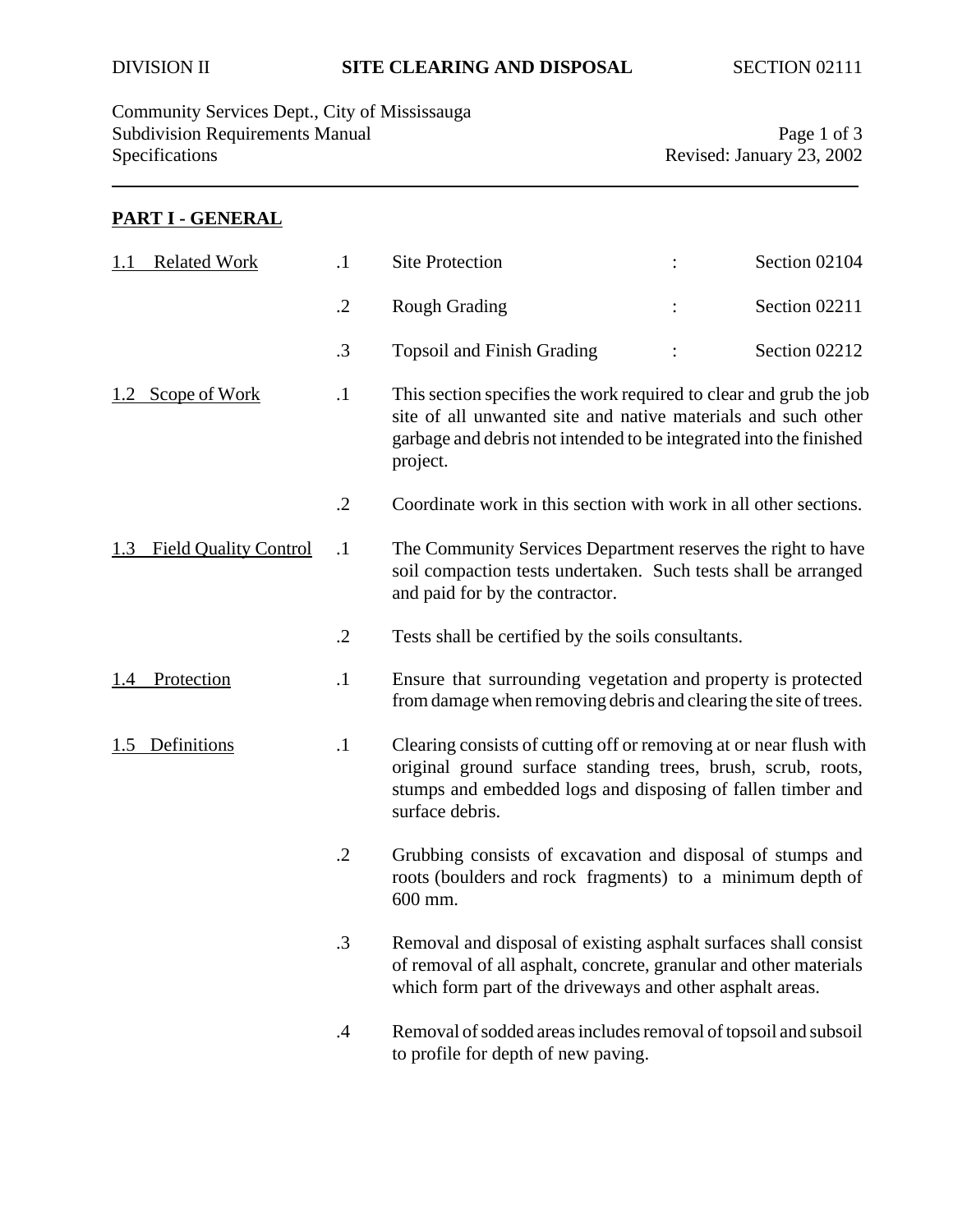Community Services Dept., City of Mississauga Subdivision Requirements Manual Page 2 of 3<br>Specifications Revised: January 23, 2002

Revised: January 23, 2002

### **PART II - PRODUCTS** Not Used

#### **PART III - EXECUTION**

| 3.1 | Removal and<br><b>Disposal</b> | $\cdot$ 1     | The contractor shall clear the site of all rubbish, rocks,<br>boulders, tree stumps, and all useless materials and shall remove<br>and dispose of material off-site to a location arranged and paid<br>for by the contractor. |
|-----|--------------------------------|---------------|-------------------------------------------------------------------------------------------------------------------------------------------------------------------------------------------------------------------------------|
|     |                                | $\cdot$ .2    | Any trees which must be removed will be marked by the<br>Community Services Department prior to commencement of site<br>works.                                                                                                |
|     |                                | $\cdot$ 3     | The contractor shall excavate existing driveways including all<br>asphalt surface, concrete curbing, granular base and sub-base and<br>remove all materials from site.                                                        |
|     |                                | $\mathcal{A}$ | Do not burn or bury any debris.                                                                                                                                                                                               |
| 3.2 | Clearing                       | $\cdot$       | Cut trees, shrubs, stumps and other vegetation at ground level.                                                                                                                                                               |
|     |                                | $\cdot$ .2    | Cut off unsound branches and cut down dangerous trees.                                                                                                                                                                        |
| 3.3 | Grubbing                       | $\cdot$ 1     | Grub out stumps and roots to not less than 600 mm below<br>original ground surface.                                                                                                                                           |
|     |                                | $\cdot$ .2    | Grub out visible rock fragments and boulders.                                                                                                                                                                                 |
| 3.4 | <b>Topsoil Stripping</b>       | $\cdot$       | Strip topsoil to its full depth in areas to be regraded.                                                                                                                                                                      |
|     |                                | $\cdot$ .2    | Do not mix subsoil with topsoil during stripping operations.                                                                                                                                                                  |
|     |                                | $\cdot$ 3     | Stockpile in layers not exceeding 250 mm in depth. Maximum<br>height of stockpiles not to exceed 4.5 m. Maximum slope of<br>stockpiles not to exceed side slope of 2:1.                                                       |
|     |                                | $\cdot$       | Any soil or fill storage piles shall not be located within a<br>downslope area within ten metres of a roadway or drainage<br>channel.                                                                                         |
| 3.5 | Protection                     | $\cdot$ 1     | Protect all adjacent areas, buildings, landscaping, trees and<br>structures from damages, and existing items within the limit of                                                                                              |